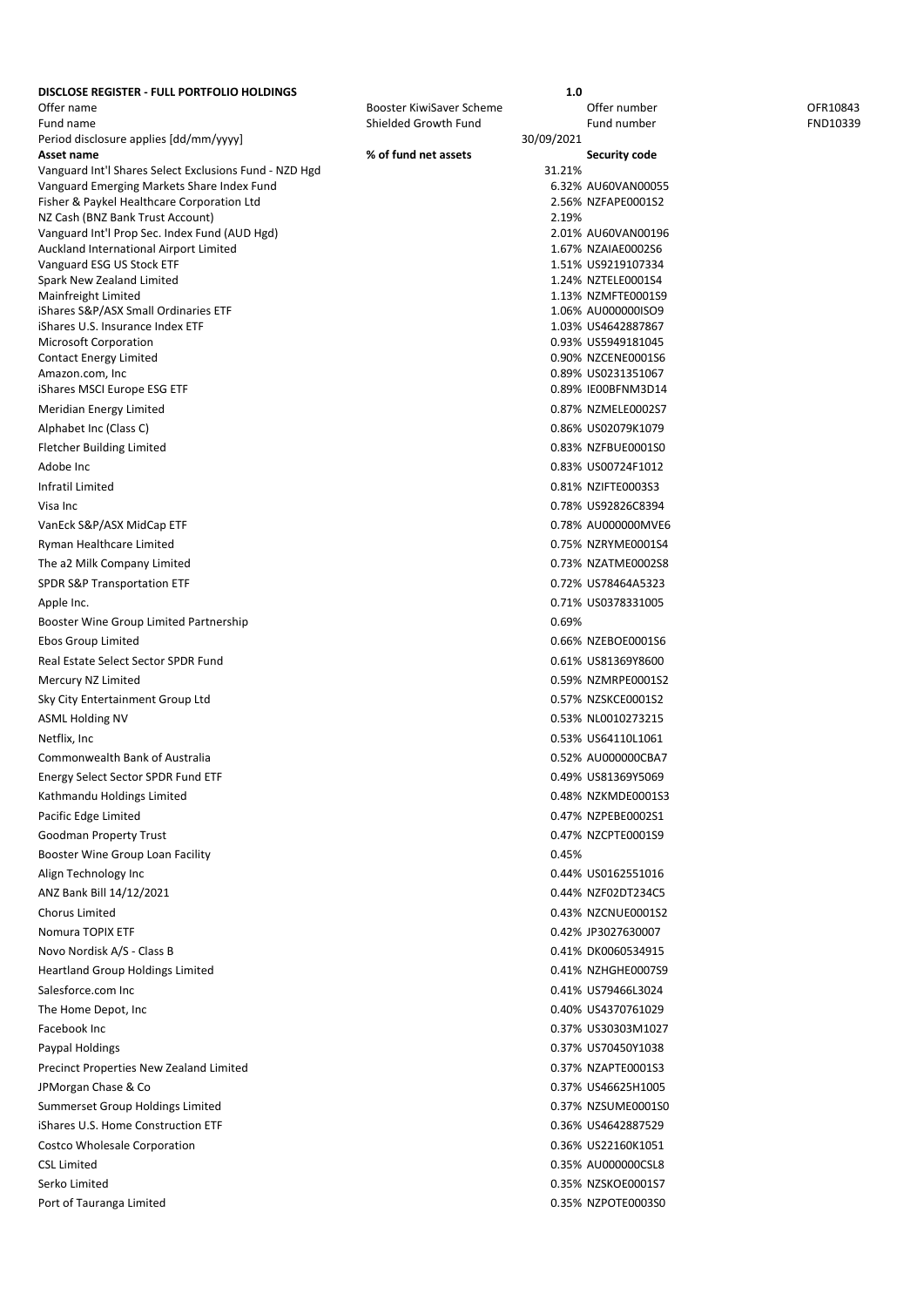Danaher Corporation 0.35% US2358511028 Kiwi Property Group Limited **Case 2.033 NZKPGE0001S9** 0.33% NZKPGE0001S9 BHP Group Limited **Data Controllers** C.33% AU000000BHP4 Freightways Limited 0.32% NZFREE0001S0 LVMH Moet Hennessy Louis Vuitton SA 0.31% FR0000121014 Darling Group Holdings Limited 0.31% and 0.31% of the United 0.31% of the United 0.31% of the United 0.31% of the U Otis Worldwide Corporation **0.30% US68902V1070** 0.30% US68902V1070 Westpac Banking Corporation and the compact of the control of the control of the control of the control of the control of the control of the control of the control of the control of the control of the control of the contro Z Energy Limited **2.28% N2ZELE0001S1** Property for Industry Limited **1.28 and 2.28 and 2.28 and 2.27% NZPFIE0001S5** Property for Industry Limited **1.28 and 2.28 and 2.28 and 2.28 and 2.28 and 2.28 and 2.28 and 2.28 and 2.28 and 2.28 and 2.28 and 2.28 and 2.28** Applied Materials 0.27% US0382221051 National Australia Bank Limited **0.27% AU000000NAB4** Genesis Energy Limited **6.27% NZGNEE0001S7** Capacity Control of the United Capacity Control of the United Capacity Control of the United Capacity Control of the United Capacity Control of the United Capacity Control of the Westpac Treasury - TD 29 Mar 2022 @ 1.305% 0.26% 0.26% 0.26% 0.26% Pushpay Holdings Limited **Development Controllers** CO25% NZPPHE0001S6 Alibaba Group Holding Limited **1.25% US01609W1027 1.25% US01609W1027** Roche Holding AG 0.25% CH0012032048 Argosy Property Limited **Argosy Property Limited CALC 25% NZARGE0010S7** Wal-Mart Stores, Inc 0.25% US9311421039 Sunchaser Investments Limited Partnership 0.25% ANZ Banking Group Limited **AU** and the control of the control of the control of the control of the control of the control of the control of the control of the control of the control of the control of the control of the con Tencent Holdings Limited UNS ADR 0.24% US88032Q1094 Waimea Estates (Nelson) Limited **0.24%** 0.24% S&P Global Inc 0.24% US78409V1044 Linde PLC 0.23% IE00BZ12WP82 London Stock Exchange Group PLC and the Control of the Control of the Control of the Control of the Control of the Control of the Control of the Control of the Control of the Control of the Control of the Control of the Co Moody's Corporation 0.23% US6153691059 BNZ Bank Bill 7/12/2021 0.22% NZF01DT335C1 BNZ Bank Bill 21/12/2021 0.22% NZF01DT336C9 Intuitive Surgical 0.21% US46120E6023 Stride Prop & Stride Invest Mgmt Ltd Stapled Security (NS) 6.21% NZSPGE0001S2 L'Oreal SA 0.20% FR0000120321 Thermo Fisher Scientific **Calculation Controller Scientific** Capcital Controller Controller Controller Controller Controller Controller Controller Controller Controller Controller Controller Controller Controller Controlle Vanguard Ethically Conscious Gbl Agg Bond Index Fund NZD Hg 0.20% 0.20% Wesfarmers Limited 0.20% AU000000WES1 Macquarie Group Limited **Macquarie Group Limited** 0.20% AU000000MQG1 BHP Billiton ADR 0.20% US0886061086 Skellerup Holdings Limited **1.1999 1.1999 1.1999 1.1999 1.1999 1.1999 1.1999 1.1999 1.1999 1.1999 1.1999 1.1999** Equinor ASA 0.18% US29446M1027 Comcast Corporation 0.18% US20030N1019 KiwiBank TD - NZPT 05 Apr 2022 @ 1.300% 0.18% 0.18% 0.18% 0.18% ASB Bank Bill 28/10/2021 2013 2014 12:00 12:00 12:00 12:00 12:00 12:00 12:00 12:00 12:00 12:00 12:00 12:00 12:0 ANZ Banking Group Limited **AU** and the control of the control of the control of the control of the control of the control of the control of the control of the control of the control of the control of the control of the con Siemens AG 0.18% DE0007236101 Epiroc AB 0.18% SE0015658109 Taiwan Semiconductor Manufacturing 1.18% US8740391003 Vector Limited 0.17% NZVCTE0001S7 Edwards Lifesciences Corp 0.17% US28176E1082 NVIDIA Corp 0.15% US67066G1040 Lifetime Group Holdings Limited **0.15%** 0.15% FANUC Corporation 0.15% JP3802400006 SPY 12/17/21 P400 0.15% 0.15% American Express 2015 120 Material Contract of the US0258161092 Material Contract of the US0258161092 ANZ Bank - TD 15 Feb 2022 @ 1.130% 0.15% 0.15% 0.15% 0.15% 0.15% 0.15% 0.15% 0.15% 0.15% 0.15% 0.15% 0.15% 0.15% KiwiBank TD - NZPT 19 Apr 2022 @ 1.150% 0.15% 0.15% 0.15% 0.15% 0.15% 0.15% 0.15% 0.15% 0.15% 0.15% 0.15% 0.15 KiwiBank TD - NZPT 12 Apr 2022 @ 1.150% 0.15% 0.15% 0.15% 0.15% 0.15% 0.15% 0.15% 0.15% 0.15% 0.15% 0.15% 0.15 KiwiBank TD - NZPT 14 Jun 2022 @ 1.200% 0.15% **Dodson Motorsport Limited 0.15% and 2.15% and 2.15% and 2.15% and 2.15% and 2.15% and 2.15% and 2.15% and 2.15% and 2.15% and 2.15% and 2.15% and 2.15% and 2.15% and 2.15% and 2.15% and 2.15% and 2.15% and 2.15% and 2.15%**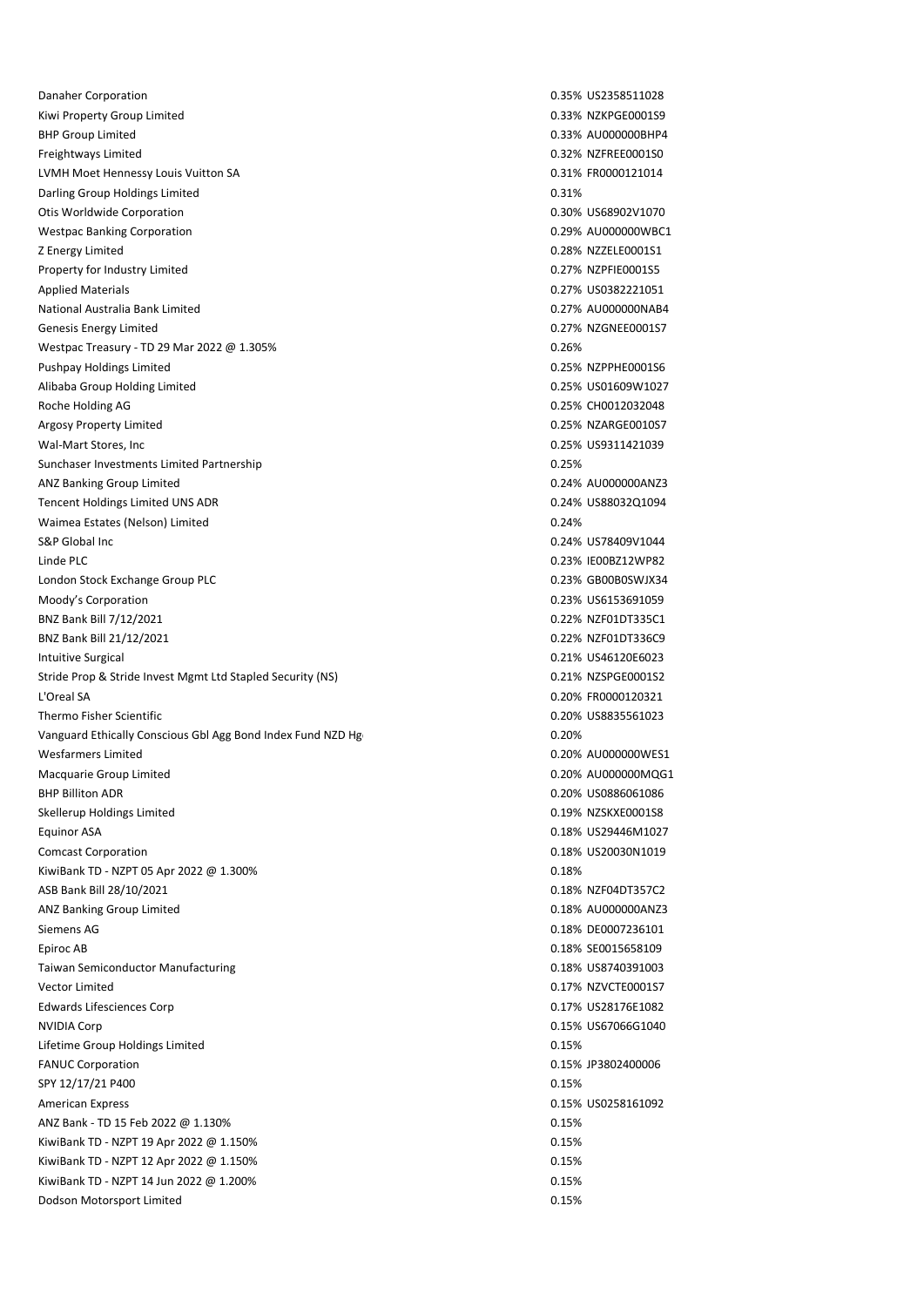TotalEnergies SE 0.14% FR0000120271 BNZ Bank Bill 23/11/2021 0.14% NZF01DT329C4 Scales Corporation Limited **0.13% NZSCLE0002S8** SPY 03/18/22 P380 0.13% 0.13% Comvita Limited 0.13% NZCVTE0001S7 Secured Loan to Booster KiwiSaver Geared Growth Fund 0.13% Vista Group International Ltd 0.13% NZVGLE0003S1 Woolworths Limited 0.13% AU000000WOW2 Union Pacific Corp 0.13% US9078181081 NZ Govt Stock 3.50% 14/04/2033 0.13% NZGOVDT433C9 Novartis AG 0.12% CH0012005267 The Walt Disney Company 0.12% US2546871060 Intel Corporation 0.12% US4581401001 AstraZeneca PLC 0.12% GB0009895292 2624 State Highway 10, Kerikeri, Northland 0.12% SPY 12/17/21 P380 0.11% 0.11% 0.11% 0.11% 0.11% 0.11% 0.11% 0.11% 0.11% 0.11% 0.11% 0.11% 0.11% 0.11% 0.11% 0.11% Westpac Treasury - TD 10 May 2024 @ 1.468% 0.11% 0.11% 0.11% Westpac Treasury - TD 20 May 2024 @ 1.475% 0.11% 0.11% 0.11% 0.11% Westpac Treasury - TD 23 Nov 2021 @ 1.050% 0.11% 0.11% 0.11% 0.11% Westpac Treasury - TD 22 Dec 2021 @ 1.050% 0.11% 0.11% 0.11% 0.11% Westpac Treasury - TD 22 Dec 2021 @ 1.070% 0.11% 0.11% 0.11% 0.11% Westpac Treasury - TD 11 Jan 2022 @ 1.080% 0.11% 0.11% 0.11% 0.11% Westpac Treasury - TD 25 Jan 2022 @ 1.300% 0.11% 0.11% 0.11% 0.11% Westpac Treasury - TD 08 Feb 2022  $\varpi$  1.300% 0.11% 0.11% 0.11% KiwiBank TD - NZPT 15 Feb 2022 @ 0.950% 0.11% 0.11% 0.11% 0.11% KiwiBank TD - NZPT 15 Mar 2022 @ 1.100% 0.11 0.11% 0.11% 0.11% KiwiBank TD - NZPT 08 Mar 2022 @ 1.100% 0.11% 0.11% 0.11% 0.11% 0.11% KiwiBank TD - NZPT 01 Mar 2022 @ 1.100% 0.11% KiwiBank TD - NZPT 28 Jun 2022 @ 1.200% 0.11% 0.11% 0.11% 0.11% 0.11% ANZ Bank Bill 09/11/2021 2001 2012 0.11% NZF02DT219C6 Investore Property Limited 0.11% NZIPLE0001S3 Schlumberger Limited 0.10% AN8068571086 Awatere River Limited Partnership 0.10% of the United Partnership 0.10% of the United Partnership 0.10% of the U Aristocrat Leisure Limited 0.10% AU000000ALL7 Westpac Fixed Rate MTN 2.22% 29/07/2024 0.10% NZWNZD0724L3 Sydney Airport **6.10% AU000000SYD9 CONS** Westpac Treasury - TD 23 Nov 2021 @ 1.040% 0.10% 0.10% 0.10% 0.10% 0.10% Intesa Sanpaolo S.p.A. 0.09% IT0000072618 Scentre Group 0.09% AU000000SCG8 NZ Govt Stock 1.50% 15/05/2031 0.09% NZGOVDT531C0 James Hardie Industries N.V. 0.09% AU000000JHX1 NZ Govt Stock 2.75% 15/04/2037 0.09% NZGOVDT437C0 BNP Paribas S.A. 0.09% FR0000131104 Rio Tinto Limited 0.09% AU000000RIO1 Woodside Petroleum Limited 0.09% AU000000WPL2 KiwiBank TD - NZPT 15 Mar 2022 @ 0.850% 0.09% 0.09% 0.09% 0.09% 0.09% 0.09% Westpac Treasury - TD 23 Nov 2021 @ 1.075% 0.09% 0.09% 0.09% 0.09% Westpac Treasury - TD 22 Feb 2022 @  $1.100\%$  0.08% 0.08% 0.08% New Zealand Government Stock 3.0% 20/04/2029 0.08% 0.08% 0.08% NZGOVDT429C7 NZ Govt Stock 2.75% 15/04/2025 0.08% NZGOVDT425C5 Afterpay Touch Group Limited 0.08% AU000000APT1 Mirvac Group 2008% AU0000000 MGR9 2008% AU0000000 MGR9 2008% AU0000000 MGR9 2008% AU0000000 MGR9 2008% AU0000000 MGR9 2008 2010 MG Qantas Airways Limited 0.08% AU000000QAN2 Non-Taxable Accrual - Booster Wine Group LP 0.07% City Chic Collective Limited 0.07% AU0000031767 Tourism Holding Limited **1.1 Tourism Holding Limited** 0.07% NZHELE0001S9 ASB Bank Investments - TD 29 Apr 2024 @ 1.500% 0.07% 0.07% 0.07% 0.07% ASB Bank Investments - TD 07 Jun 2024 @ 1.890% 0.07% 0.07% 0.07% 0.07%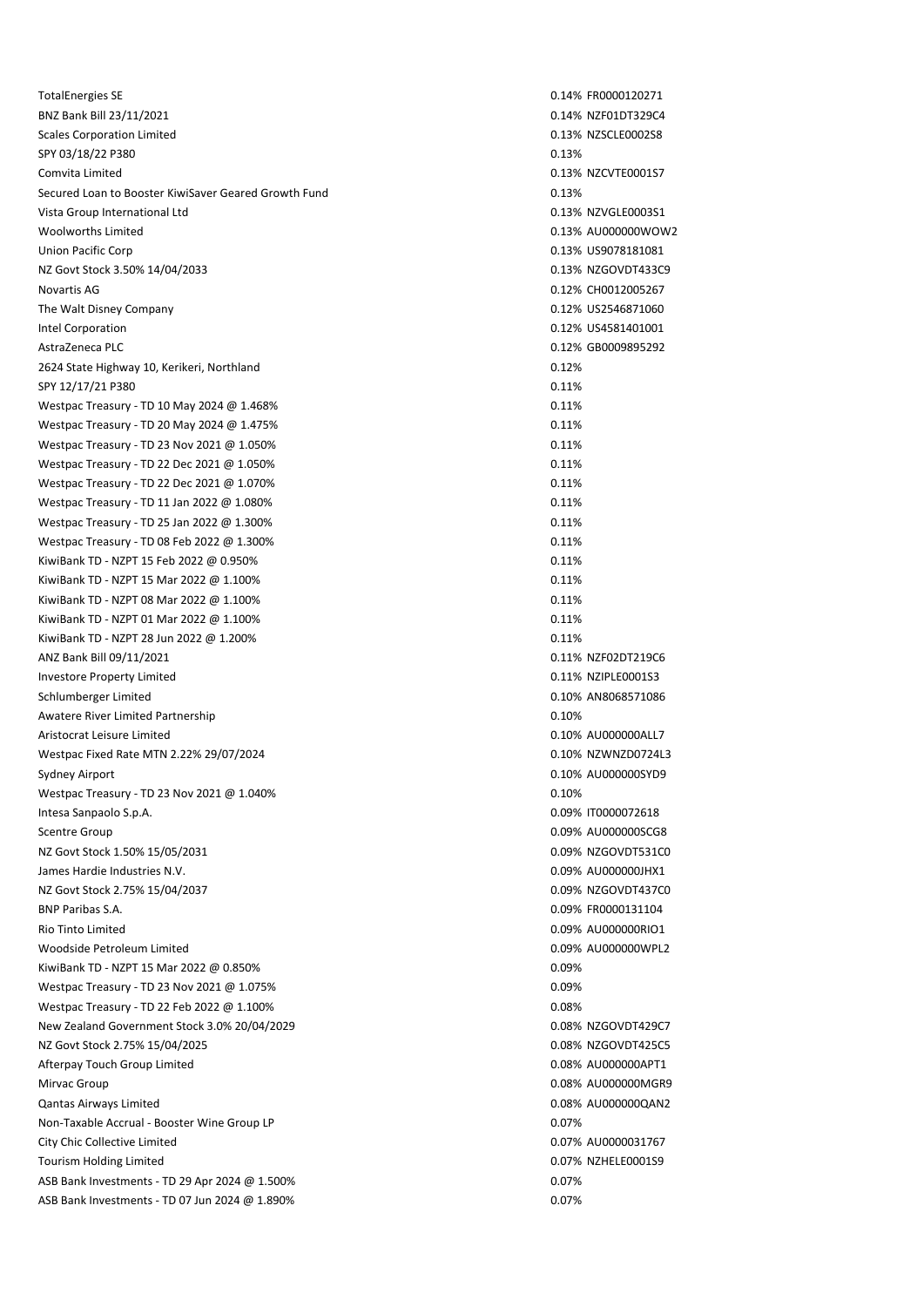Westpac Treasury - TD 12 Apr 2022 @ 0.980% 0.07% 0.07% 0.07% 0.07% 0.07% Westpac Treasury - TD 26 Oct 2021 @ 1.055% 0.07% 0.07% 0.07% 0.07% 0.07% KiwiBank TD - NZPT 22 Mar 2022 @ 0.850% 0.07% 0.07% 0.07% 0.07% 0.07% 0.07% Westpac Treasury - TD 07 Dec 2021 @ 1.050% 0.07% 0.07% 0.07% Westpac Treasury - TD 03 Feb 2022 @ 1.380% 0.07% 0.07% 0.07% 0.07% 0.07% Stockland 2.07% AU000000SGP0 QBE Insurance Group Limited 0.07% AU000000QBE9 Napier Port Holdings Limited **0.07%** NZNPHE0005S2 Insurance Australia Group Limited 0.07% AU000000IAG3 Lendlease Group 0.07% AU000000LLC3 ASB Bank Bond 3.31% 7/09/2023 2008 0.06% NZABBDT042C3 Fortescue Metals Group Ltd 0.06% AU000000FMG4 Westpac Treasury - TD 06 Jan 2022 @ 1.080% 0.06% 0.06% 0.06% 0.06% 0.06% 206 Upton Downs Road, Seddon, Marlborough 0.06% and 0.06% of the Ups of the Ups of the Ups of the Ups of the U Transurban Group 0.06% AU000000TCL6 SPDR MSCI Europe Energy UCITS ETF 0.06% IE00BKWQ0F09 Telstra Corporation Limited 0.06% AU000000TLS2 Air New Zealand Limited 0.06% NZAIRE0001S2 ASB Bank Bonds 1.646% 04/05/2026 0.05% NZABBDG005C5 Breville Group Ltd. 0.05% AU000000BRG2 ANZ Bank Bill 02/11/2021 2003 2004 12:00 2005 2006 2012 2020 2031 2042 2043 2049 2049 2049 2049 2049 2049 2049 75 Barewood Road, Seddon, Marlborough 0.05% Westpac Senior Fixed Rate MTN 3.72% 23/03/2023 0.05% 0.05% NZWNZD0323L4 Goodman Group 0.05% AU000000GMG2 Xero Limited 0.05% NZXROE0001S2 Maraekakaho Road, Hastings, Hawke's Bay 0.05% Housing New Zealand 3.36% 12/06/2025 0.04% NZHNZD0625L3 Star Entertainment Group 0.04% AU000000SGR6 Waimea West Hops Limited **0.04%** National Contract of the United Contract of the United Contract of the United Contract of the United Contract of the United Contract of the United Contract of the United Contract of the Uni Cochlear Limited 0.04% AU000000COH5 Spark Finance Limited 3.94% 07/09/2026 0.04% NZSPFD0570L5 Rabobank FRN 28/06/2024 **0.04% N2RABDT018C5** NZ Govt Stock 1.75% 15/05/2041 2.025 2.04% N2GOVDT541C9 NZ Govt Stock 4.5% 15/04/2027 0.04% NZGOVDT427C1 NZ Govt Stock 0.50% 15/05/2024 0.04% NZGOVDT524C5 Christchurch City Holdings Limited 3.58% 27/11/2024 0.04% NZCCHDT853C4 Westpac Treasury - TD 12 Oct 2021 @ 0.880% 0.04% 0.04% 0.04% 0.04% Seek Limited 0.04% AU000000SEK6 Local Govt Funding Authority 2.25% 15/05/2031 0.04% 0.04% NZLGFDT017C3 Westpac Treasury - TD 06 Dec 2021 @ 1.025% 0.04% 0.04% 0.04% Auckland Council Green Bonds 3.17% 27/06/2023 0.04% 0.04% NZAKCDT453C0 Auckland International Airport 3.97% 02/11/2023 0.04% 0.04% NZAIADT210L1 T R Group Limited 3.532% 5/10/2026 0.03% NZTRGD1026L9 Resmed Inc 0.03% AU000000RMD6 Dunedin City Treasury Ltd Fixed Rate MTN 3.61% 17/07/2025 0.03% 0.03% 0.03% NZDCTDT148C4 416 Main Road, Hope, Nelson 0.03% Metrics Secured Private Debt Fund II 0.03% AU60PER72406 Local Govt Funding Authority 4.5% 15/04/2027 0.03% 0.03% NZLGFDT007C4 NZ Govt Stock 0.25% 15/05/2028 0.03% NZGOVDT528C6 Mercury Green Bonds 1.56% 14/09/2027 0.03% NZMCYDG003C8 Transpower NZ Limited 3.823% 06/03/2025 0.03% NZTRPD0050L1 NZ Govt Stock 2.00% 15/05/2032 0.03% NZGOVDT532C8 SPY 12/17/21 P390 0.03% 0.03% Computershare limited 0.02% AU000000CPU5 HTS-110 Limited Partnership 0.02% 243 Old Coach Road, Mahana, Nelson 0.02% Westpac Floating Rate Note 14/02/2022 0.02% NZWNZD0222L8 Origin Energy Limited 0.02% AU000000ORG5